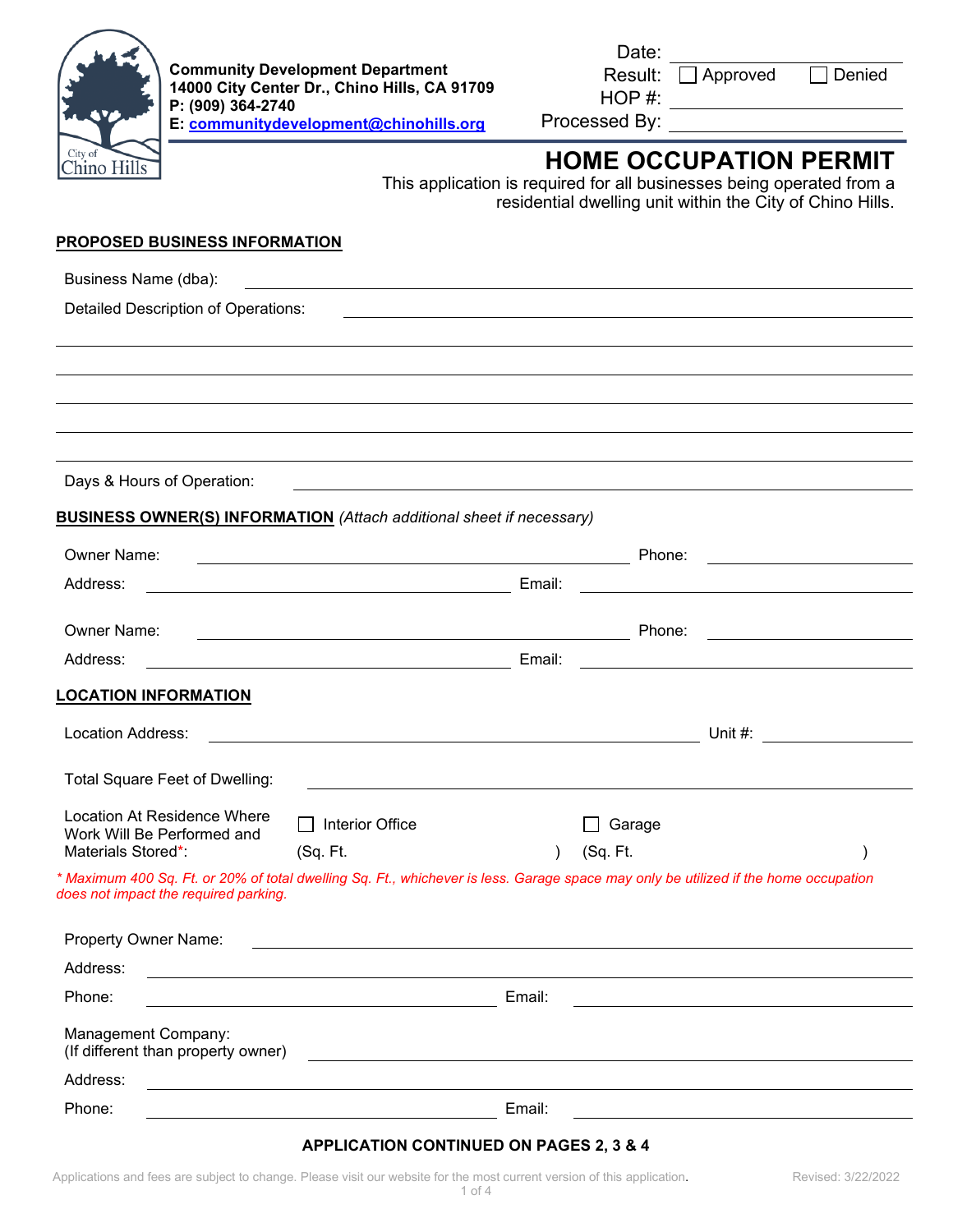## **QUESTIONNAIRE:**

|     | 1) Is the business being relocated from another location in Chino Hills?<br>Yes<br>No<br>IF YES:<br>Previous Address:                                                                                                                                                                                                                                                                                                                              |
|-----|----------------------------------------------------------------------------------------------------------------------------------------------------------------------------------------------------------------------------------------------------------------------------------------------------------------------------------------------------------------------------------------------------------------------------------------------------|
|     | 2) Is this the only business being operated from the home?<br>Yes<br>No*<br>$\mathbf{I}$<br>IF NO:<br>Provide name(s) of ALL businesses operating from the home:                                                                                                                                                                                                                                                                                   |
|     | * A separate Home Occupation Permit may be required.                                                                                                                                                                                                                                                                                                                                                                                               |
|     | 3) Number of on-site deliveries per week?                                                                                                                                                                                                                                                                                                                                                                                                          |
|     | 4) Number of client visits per week?                                                                                                                                                                                                                                                                                                                                                                                                               |
|     | 5) Does the business involve the use of chemicals/hazardous materials?<br>$\Box$ Yes<br>No.<br>IF YES:<br>List Chemicals:<br><u> 1980 - Johann John Stein, markin fizik eta idazlearia (h. 1980).</u>                                                                                                                                                                                                                                              |
|     | Describe where & how chemicals will be stored?                                                                                                                                                                                                                                                                                                                                                                                                     |
|     |                                                                                                                                                                                                                                                                                                                                                                                                                                                    |
|     | 6) Will any materials/merchandise be stored on-site?<br>Yes<br>$\Box$ No<br>IF YES:<br>Fully describe type(s) of materials/merchandise:                                                                                                                                                                                                                                                                                                            |
|     |                                                                                                                                                                                                                                                                                                                                                                                                                                                    |
|     | Describe where & how materials will be stored?                                                                                                                                                                                                                                                                                                                                                                                                     |
|     | 7) Will the business involve the sale of vehicles?<br>No<br>Yes<br>8) Will the business involve the mechanical repair/service of vehicles?<br>Yes<br>No<br><b>PERFORMANCE STANDARDS</b> Read and initial each line item                                                                                                                                                                                                                            |
|     | <b>1)</b> The applicant is required to obtain a City Business License from the City of Chino Hills Business License Division. The<br>applicant shall annually renew and maintain his/her business license with the Business License Division; otherwise the                                                                                                                                                                                        |
|     | 2) The home occupation use shall not detract from, or impede, the primary use of the property as a residential dwelling or                                                                                                                                                                                                                                                                                                                         |
|     | the residential character of the surrounding neighborhood. (Initial:<br>3) There shall be no exterior operations, storage, or display of materials to be used in conjunction with a home occupation.<br>(Initial: www.community.community.community.community.community.community.community.com                                                                                                                                                    |
|     | 4) The total floor area used for the business, including any storage areas or areas within accessory structures, shall not<br>exceed 20 percent of the total dwelling or 400 square feet, whichever is smaller. (Initial:                                                                                                                                                                                                                          |
| 5)  | None of the area used in connection with the home occupation shall be located within a required garage parking space.                                                                                                                                                                                                                                                                                                                              |
| 6)  | (Initial:<br>No person other than a resident of the dwelling shall be employed on-site or report to work at the site in conduct of the<br>home occupation. (Initial: )                                                                                                                                                                                                                                                                             |
| 7). | There shall be no signs, banners, or flags displayed which would be visible from outside the dwelling unit.<br>(Initial:                                                                                                                                                                                                                                                                                                                           |
| 8)  | Only one vehicle associated with the home occupation no larger than 20 feet in length, 8 feet in height or 90 inches in<br>width may be stored at the home and must be fully parked either in the garage or driveway of the home. Said vehicle<br>may display the name and logo of the HOP business on the two side panels of the vehicle provided the display is no<br>larger than 18 inches in width and 12 inches in height per side. (Initial: |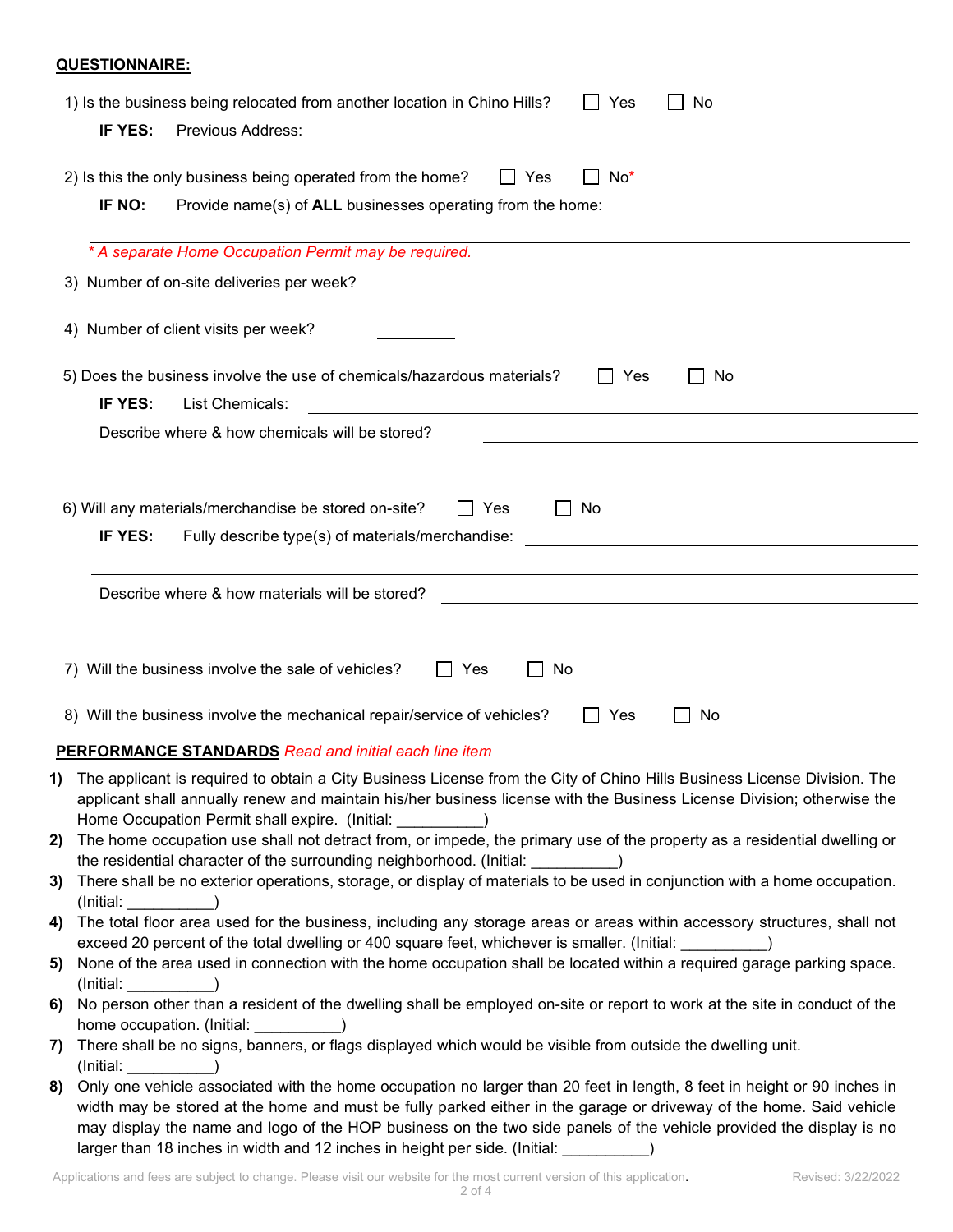- **9)** No advertisement shall be placed in any media containing the address of the property. (Initial: \_\_\_\_\_\_\_\_\_\_)
- **10)** Visitors or customers shall be limited to three persons per day. (Initial: \_\_\_\_\_\_\_\_\_\_)
- **11)** Deliveries to or from the HOP residence shall not exceed more than three per day and shall not involve the use of commercial vehicles except for Fed Ex, UPS or similar home delivery vehicle. (Initial: \_\_\_\_\_\_\_\_\_\_)
- **12)** The residence shall not be used as a retail storefront (i.e. potential customers shall not visit the premises to browse merchandise) although pursuant to Section 16.56.020, Performance Standards, occasional visits by clients to complete paperwork, tender payment, and/or take delivery of products previously ordered is permissible. (Initial: \_\_\_\_\_\_\_\_\_\_)
- **13)** Access to the HOP residence by customers may be subject to disabled access requirements. Permitee is directed to contact the City of Chino Hills Building Division prior to accepting customers at the HOP Residence. (Initial: \_\_\_\_\_\_\_\_\_\_)
- **14)** There shall be no process, procedure, substance or chemical used which is hazardous to public health, safety, or welfare. (Initial: \_\_\_\_\_\_\_\_\_\_)
- **15)** Storage of flammable or hazardous materials is prohibited. Proposed materials are subject to review and approval by the Chino Valley Fire District. (Initial: \_\_\_\_\_\_\_\_\_\_)
- **16)** Utility changes shall not be made to any gas/electric/water line, meter or service to accommodate a home occupation, and utility use shall not reasonably exceed that normally or previously used at the residence. (Initial:  $\qquad \qquad$ )
- **17)** No home occupation activity shall produce noxious matter, vibrations, glare, dust, electrical interference, or perceptible noise beyond the property line. (Initial:  $\qquad \qquad$ )
- **18)** All home occupation activities must be in full compliance with applicable Federal, State and County regulations, and must demonstrate such compliance as requested by the City. (Initial:  $\qquad \qquad$ )
- **19)** Cottage food operation shall comply with California Health and Safety Code Section 113758. (Initial: \_\_\_\_\_\_\_\_\_\_)

## **PROHIBITED HOME OCCUPATION USES:** *Read and initial each line item*

The following businesses are not incidental to, or compatible with, residential activities, and are therefore prohibited from operating as a home occupation use. By initialing below, I acknowledge that I have read the prohibited home occupation uses and agree to not engage in any prohibited activities.

1. Adult-oriented businesses as defined by the Municipal Code (Initial: \_\_\_\_\_\_\_\_\_\_)

- 2. Ambulance service (Initial: \_\_\_\_\_\_\_\_\_\_)
- 3. Ammunition reloading, including custom reloading (Initial:  $\qquad \qquad$ )
- 4. Auto security system installation on-site (Initial:
- 5. Boarding house, bed-and-breakfast hotel, timeshare condominium (Initial: \_\_\_\_\_\_\_\_\_\_)
- 6. Carpentry, cabinet makers on-site (Initial: \_\_\_\_\_\_\_\_\_\_)
- 7. Ceramics (kiln of six cubic feet or more) on-site (Initial:  $\qquad \qquad$  )
- 8. Medical, dental or chiropractic clinics (Initial: \_\_\_\_\_\_\_\_\_\_)
- 9. Mortician, hearse service on-site (Initial:
- 10. Massage practitioners (Initial: \_\_\_\_\_\_\_\_\_\_)

11. Storage, repair, or reconditioning of motorized vehicles, large equipment, or major household appliances on-site (Initial: \_\_\_\_\_\_\_\_\_\_)

- 12. Tow truck service (Initial:  $\qquad \qquad$ )
- 13. Veterinary uses (including boarding), unless otherwise permitted by the Municipal Code (Initial: \_\_\_\_\_\_\_\_\_\_)
- 14. Welding or metalsmithing services on-site (Initial: \_\_\_\_\_\_\_\_\_\_)

Any business or home occupation not compliant with [Section 16.56.020](https://library.municode.com/ca/chino_hills/codes/code_of_ordinances?nodeId=TIT16DECO_CH16.56HOOCPE_16.56.020PEST) Performance Standards and Section [16.56.030](https://library.municode.com/ca/chino_hills/codes/code_of_ordinances?nodeId=TIT16DECO_CH16.56HOOCPE_16.56.030PEHOOCUS) Permitted Home Occupation Uses or subsequently authorized by the Community Development Director or Planning Commission shall be prohibited. (Initial:  $\qquad \qquad$  )

## **THIS SECTION FOR CITY USE ONLY**

**ADDITIONAL PROJECT SPECIFIC HOP CONDITIONS – Applicant shall abide by each additional condition**